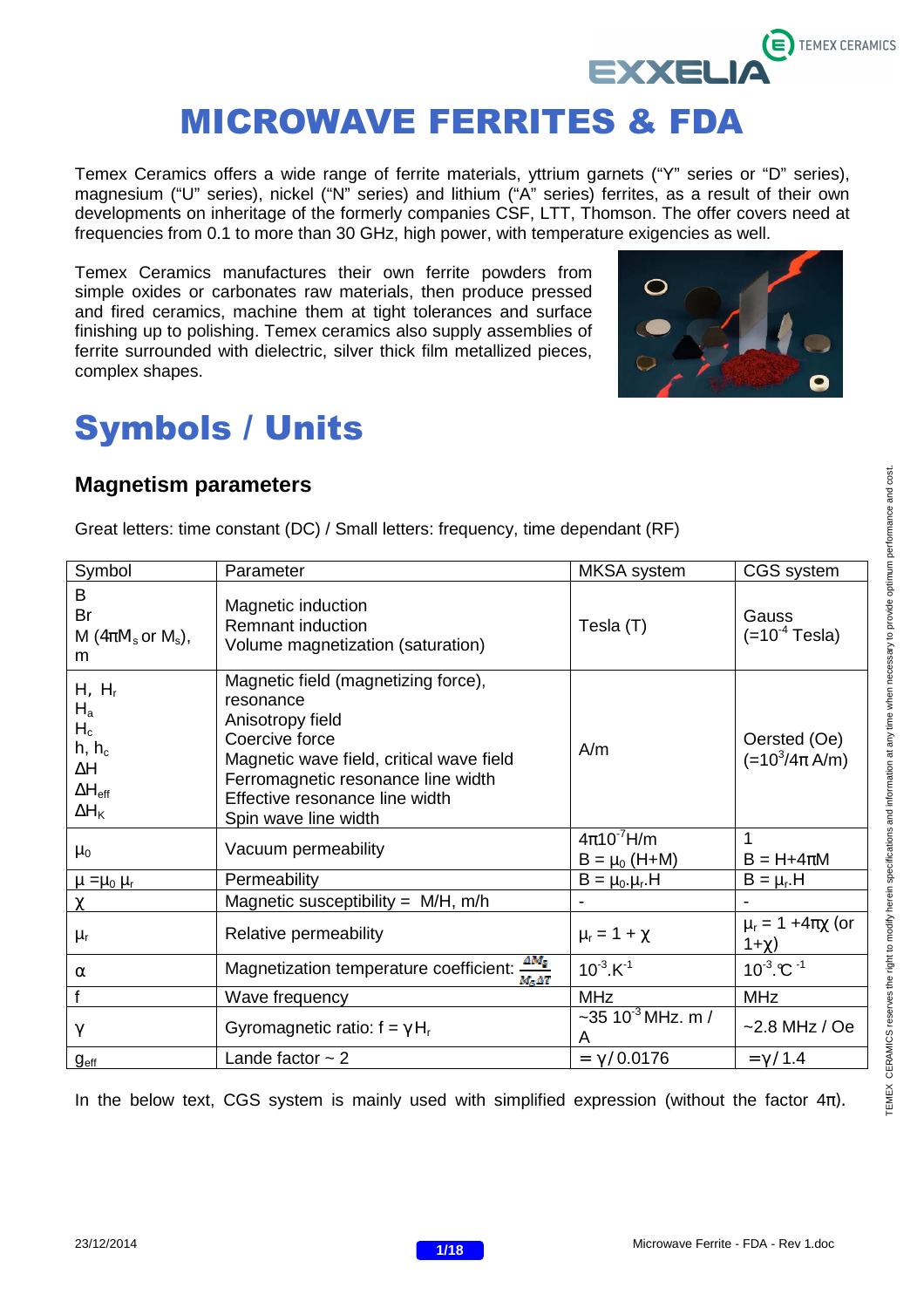## **Dielectric**

| Symbol                | Parameter                                                         |
|-----------------------|-------------------------------------------------------------------|
| $\epsilon'$           | Relative permittivity (real part)                                 |
| $\overline{\epsilon}$ | Relative permittivity (imaginary part)                            |
| $\varepsilon_{\rm r}$ | Relative complex permittivity                                     |
| $tan\delta$           | Dielectric loss tangent: $tan\delta = \varepsilon''/\varepsilon'$ |

## **Miscellaneous**

| Symbol | Parameter                      | Unit |
|--------|--------------------------------|------|
| T.Tc   | Temperature, Curie temperature |      |
| Ra.    | Surface roughness              | иm   |

# I. Basic Properties

Ferrite materials are used in microwave applications to perform various non-reciprocal devices such as isolators, circulators, diplexers, filters, phase shifters etc. They have dielectric and magnetic properties due to the presence of magnetic ions such as iron within the composition.

## I.1 Magnetic properties

## **Magnetization Ms**

This property is based on the alignment of the spins of electrons parallel to an applied magnetic field H. Because the material is a "soft magnetic material", a small field (close to coercive force  $H_c$ ) of about 1 to few Oe is enough to get its magnetization value ( $Mm = B<sub>m</sub>$  - Hm) close to its saturated maximum M<sub>s</sub> (values in the range 290 to 5000 Gauss). This is shown on the curves of the hysteresis loop. However this Ms value is really obtained at much higher field, the measurement is made with a 8000 Oe magnet. 250

The hysteresis loop also shows, how for the null H field, the material can be in a remnant state with an induced field Br different from zero. This is used in phase shifters to monitor phase shift through the ferromagnetic resonance at Mr.

![](_page_1_Figure_11.jpeg)

By increasing temperature of the ferrite, the aligning of the spins parallel to the H field is more and more difficult due to thermal agitation. The magnetization becomes null at the Curie temperature Tc, which are in the range of 120 to 650°C. The evoluti on of the magnetization with temperature is measured by the parameter:

$$
\alpha = \frac{\Delta M_s}{M_s \Delta T}
$$
 in the common range of T: -20 to +60°C

 $\mathbf{\Xi}$  TEMEX CERAMICS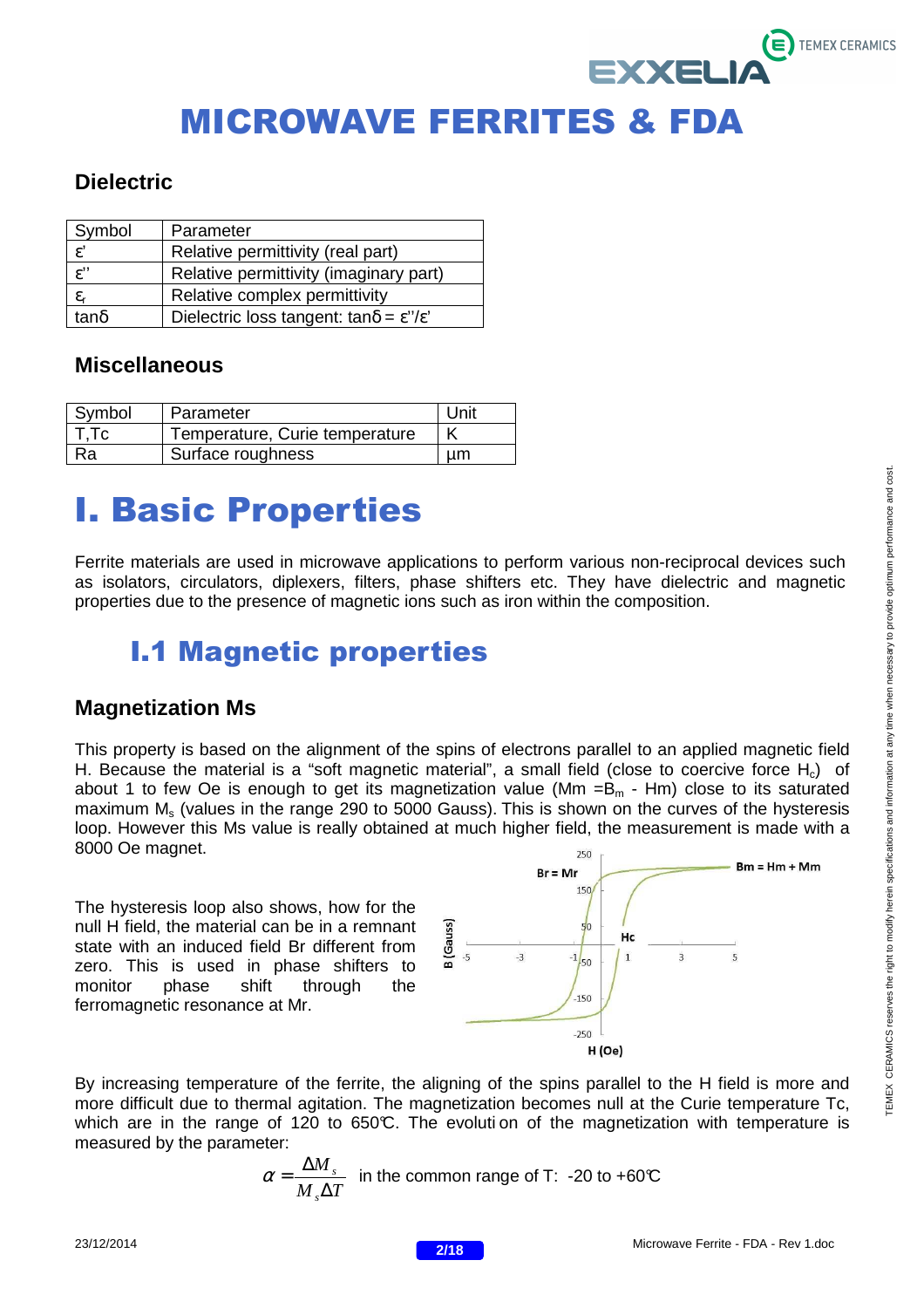### **Gyromagnetic resonance – Lande factor geff**

The gyromagnetic resonance, and so the non-reciprocal effect, is created in ferrite devices isolators, circulators, phase shifters, switches under a static magnetic field  $\vec{H}$ .

In case of saturation of the ferrite to  $M_s$ , and in case of a wave propagating parallel to the z axis, the microwave field  $\vec{h}$  is in a plane "x y" perpendicular to the z axis and rotating at a frequency f magnetization  $\vec{M}$  discloses a precession motion about the field  $\vec{H}$  at the

frequency f. There is a resonance for  $\|\vec{H}\| = H_r$  given by:

$$
H_r = \frac{f}{\gamma}
$$

-  $\gamma$  is the gyromagnetic ratio and is related to the effective Lande factor  $g_{\text{eff}}$  as -  $\gamma$  = 1.4 .  $g_{\text{eff}}$ . MHz/Oe.  $g_{\text{eff}}$  is about 2 depending on the material:  $2 \le g_{\text{eff}} \le 2.3$ 

![](_page_2_Figure_7.jpeg)

The magnetization  $\vec{m}$  is related to the microwave magnetic field  $\vec{h}$  with the tensor of susceptibility  $\vec{x}$ :  $\vec{m} = \vec{r} \times \vec{h}$ . This tensor (named Polder tensor) owns two eigenvalues associated respectively to a positive (+) circularly polarized wave and to a negative (-) circularly polarized wave. Thus in a system of coordinates rotating about H axis at the frequency f, the magnetization  $\overrightarrow{m}$  is described with two components only,  $m<sub>+</sub>$  and  $m<sub>-</sub>$ :  $m_{+} = \gamma_{+} h_{+}$  $m = \chi$  h

The susceptibilities  $\chi_+$  and  $\chi$  are complex numbers. The real and the imaginary part of each of these values are noted  $\chi^2_{+}, \chi^2_{-}, \chi^2_{+}, \chi^2_{-}$ . The imaginary parts represent the loss. Complex permeability  $\mu$  is related to susceptibility:

$$
\mu_{\pm} = 1 + \chi_{\pm}, \; \mu_{\pm} = \mu^{'}_{\pm} - j \; \mu^{''}_{\pm}, \; \mu^{'}_{\pm} = 1 + \chi^{'}_{\pm}, \; \mu^{''}_{\pm} = \chi^{''}_{\pm}
$$

Permeability can be expressed as a function of frequency or magnetic field H, or normalized to H<sub>r</sub>, thus fig.1

$$
\mu_{\pm} = 1 + \frac{M_s}{H_r} \frac{\left(\frac{H}{H_r} \pm 1\right)}{\left(\frac{H}{H_r} \pm 1\right)^2 + \left(\frac{\Delta H}{2H_r}\right)^2} \quad \mu_{\pm} = \frac{M_s}{H_r} \frac{\frac{\Delta H}{2H_r}}{\left(\frac{H}{H_r} \pm 1\right)^2 + \left(\frac{\Delta H}{2H_r}\right)^2}
$$

H is the internal static magnetic field H<sub>r</sub> is the resonance field M<sub>s</sub> is the saturated magnetization ∆H/Hr is the midpoint width of the Lorentz curve ∆H gyromagnetic line width γ is the gyromagnetic ratio

![](_page_2_Figure_14.jpeg)

**EXXELI** 

 $\overline{M}_e$ 

 $\vec{H}$ 

Figure 1  $\mu$ <sup>'</sup>+,  $\mu$ <sup>'</sup>-,  $\mu$ <sup>''</sup>+,  $\mu$ <sup>''</sup>-, as a function of H/H<sub>r</sub> " $B$ ": below  $H_r$  resonance field (low field H) "A": above H<sub>r</sub> resonance field (high field H)

Within a given magnetic field range, it is possible to find values of H such that the permeabilities  $\mu$ <sup>'</sup>+ and  $\mu$  are different, while  $\mu^2$  and  $\mu^2$  have very low values (fig 1). This property has for consequence, the non-reciprocity of devices behavior: the greater the difference ∆µ between µ'+ and µ'-, the more efficient the device. The field H can be either lower or higher than the resonant field H<sup>r</sup>

TEMEX CERAMICS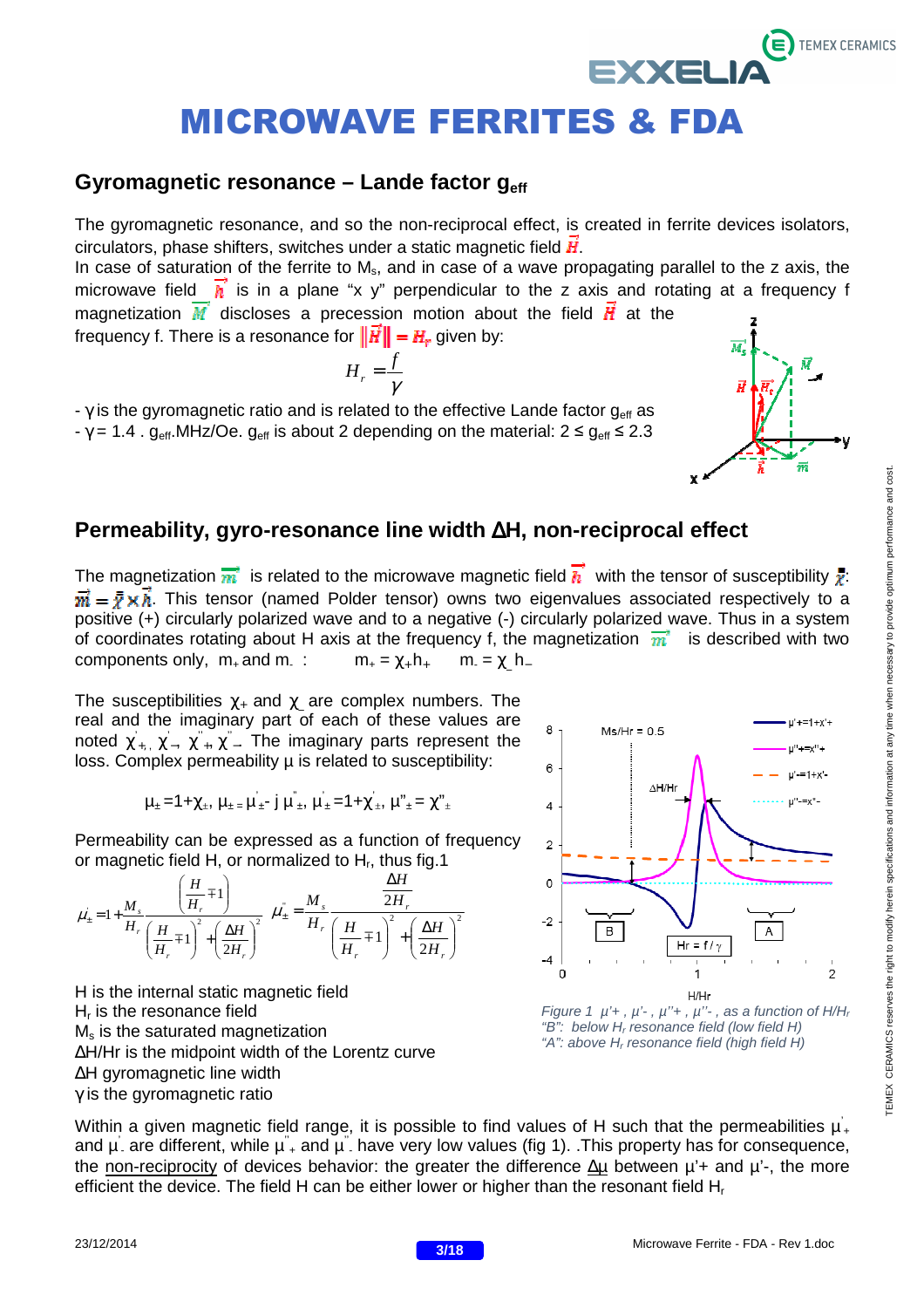![](_page_3_Picture_0.jpeg)

#### Operation **b**elow resonance (zone B in fig 1)

The difference ∆µ is greater than in the case of high field (B zone in fig 1) and more constant over the H field locally. Moreover the external field required is lower, and so the magnet strength too so that smaller magnets are required.

Nevertheless magnetization of the ferrite should be lower than a certain limit and is a limiting factor for the difference ∆µ since magnetization is a multiplicative factors in all terms of the susceptibility. The limit is due to the phenomenon of natural resonance in unsaturated materials. This leads to "low magnetic field loss" (fig 2). Consequently, for a given frequency f, the material selected must have a magnetization lower than the field of resonance Hr, so lower than f/γ , unless it is to be used above the resonance.

Finally at low field H, the magnetisation

should be chosen according to:

$$
\frac{1}{3} < \frac{\cancel{M}_s}{f} < \frac{3}{4}
$$

![](_page_3_Figure_7.jpeg)

Figure 2 : permeability  $\mu^{\degree}$  versus static field H

### Operation **a**bove resonance (zone A in fig 1)

In that case the magnetization may be greater than the limit of f/γ and so efficiency is improved as a consequence of a larger difference in ∆µ. This case should be applied as soon as magnet conditions for H field are fulfilled (strength, temperature behaviour linked to the ferrite's one, etc.). Another advantage is seen in the case of power losses as indicated forward.

## **Effective line width** ∆**Heff**

The magnetic losses in the ferrites affect the insertion loss of the device. It is related to the imaginary part of the permeability of the positive polarization  $\mu^{\prime\prime}$ , which increases with the gyromagnetic line width ∆H (fig.1).

Experiment shows that the curve  $\mu^{\prime\prime}$ <sub>+</sub>(H) far away from the resonance is a Lorentz curve with an effective line width denoted ∆H<sub>eff</sub> smaller than ∆H. Near the resonant frequency, the line width is broadening by several phenomena such as porosity, magneto crystalline anisotropy.

There is much practical interest involved in the concept of effective line width ∆H<sub>eff</sub> than line width ∆H, far from resonance.

![](_page_3_Figure_15.jpeg)

Figure 3 : ∆H, ∆H<sub>eff</sub>

![](_page_3_Picture_19.jpeg)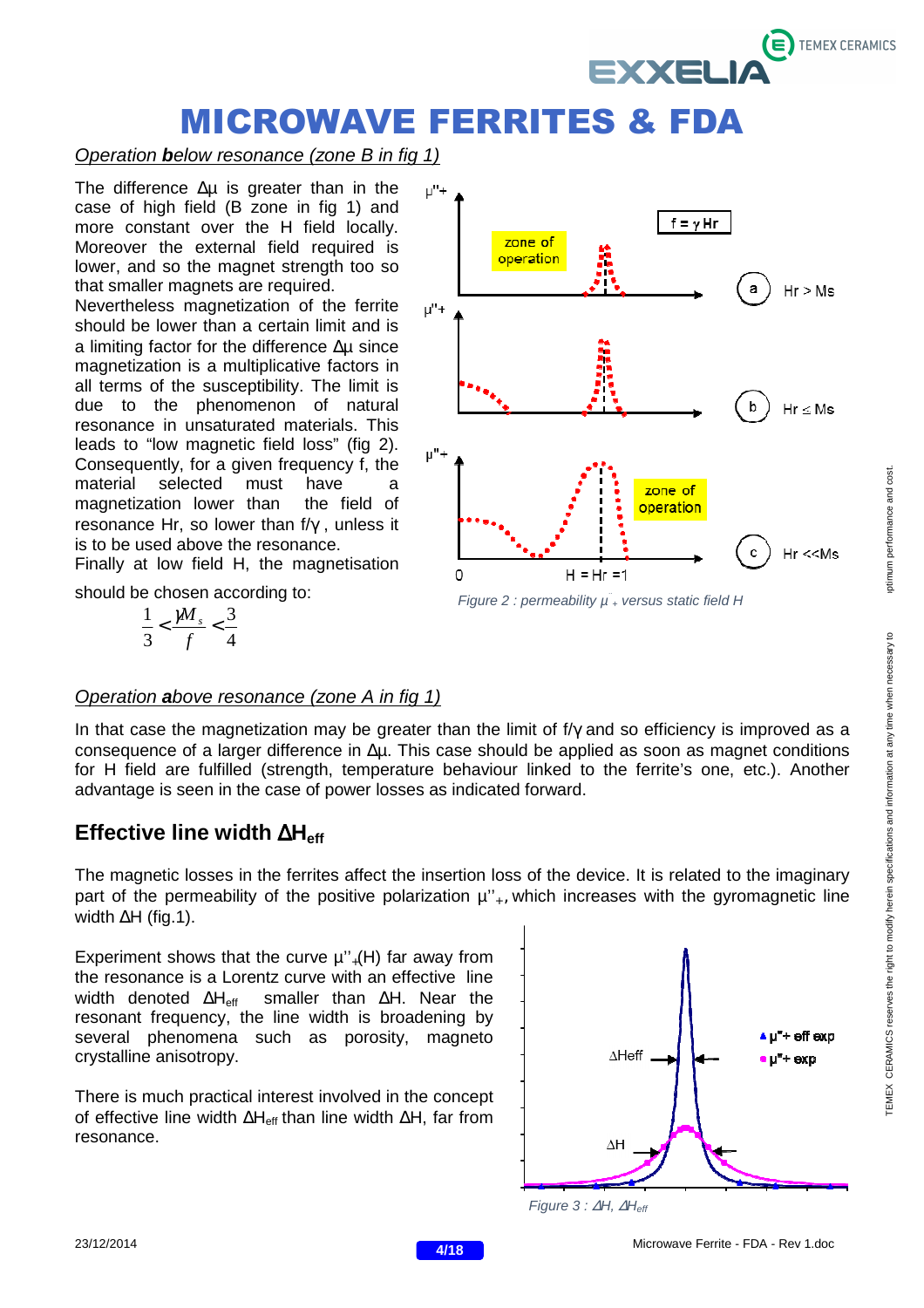The imaginary parts of permeability  $\mu$  represent losses in the material:

- At the vicinity of the resonance,  $\mu^{\nu}{}_{+}$ , describes a Lorentz curve the half width of which, denoted ∆H

- From the values of  $\mu^{\nu}_{+}$  far from resonance, a Lorentz curve can be extrapolated the half width of which, denoted ∆H<sub>eff</sub>, corresponds to the off resonance magnetic losses.

Depending on their compositions, the ferrites have line width ∆H in the range 10 to 500 and ∆H<sub>eff</sub> in the range 4 to 50.

#### **Spin wave line width** ∆**H<sup>k</sup>**

Above a certain microwave power level, nonlinear phenomena take place resulting in additional magnetic loss which rapidly becomes prohibitive in the devices.

The critical magnetic microwave field  $h_c$ , from which such effects appear, depends on the applied static field. The nonlinear effects are associated with the excitation of the spin waves, the attenuation of which is described by ∆H<sub>k</sub>

For a certain static magnetic field H denoted Hsub, there is

a minimum of the microwave magnetic field hc related to ∆H<sup>k</sup>

$$
h_c \min = \frac{2f\Delta H_k}{M_s}
$$

The higher the value of ∆H<sub>k</sub>, the better the high power behavior.

For a static magnetic field higher than H lim, there is no effect of the power on losses: this is the case for devices operating at high static field (above resonance).

The ferrites have  $\Delta H_k$  from 1 to more than 20. The relation between the line widths is  $\Delta H_k < \Delta H_{eff} < \Delta H$ 

## I.2 Dielectric properties

The dielectric properties of the ferrites are also of importance in the applications. The relative real permittivity  $\varepsilon$ ' is within the range of about 12 to 16 and affects the wave length in the material and the impedance. The relative imaginary part of the permittivity  $\varepsilon$ " or the dielectric loss tangent  $tg\delta = \frac{\varepsilon}{\varepsilon}$ affects the insertion losses. Ferrites, depending on their compositions have dielectric loss tangent at 10 GHz between  $10^{-4}$  and 10<sup>-3</sup>. In this range, the insertion loss of the device is more affected by the magnetic losses.

![](_page_4_Figure_16.jpeg)

**EXXELI** 

static field

**TEMEX CERAMICS**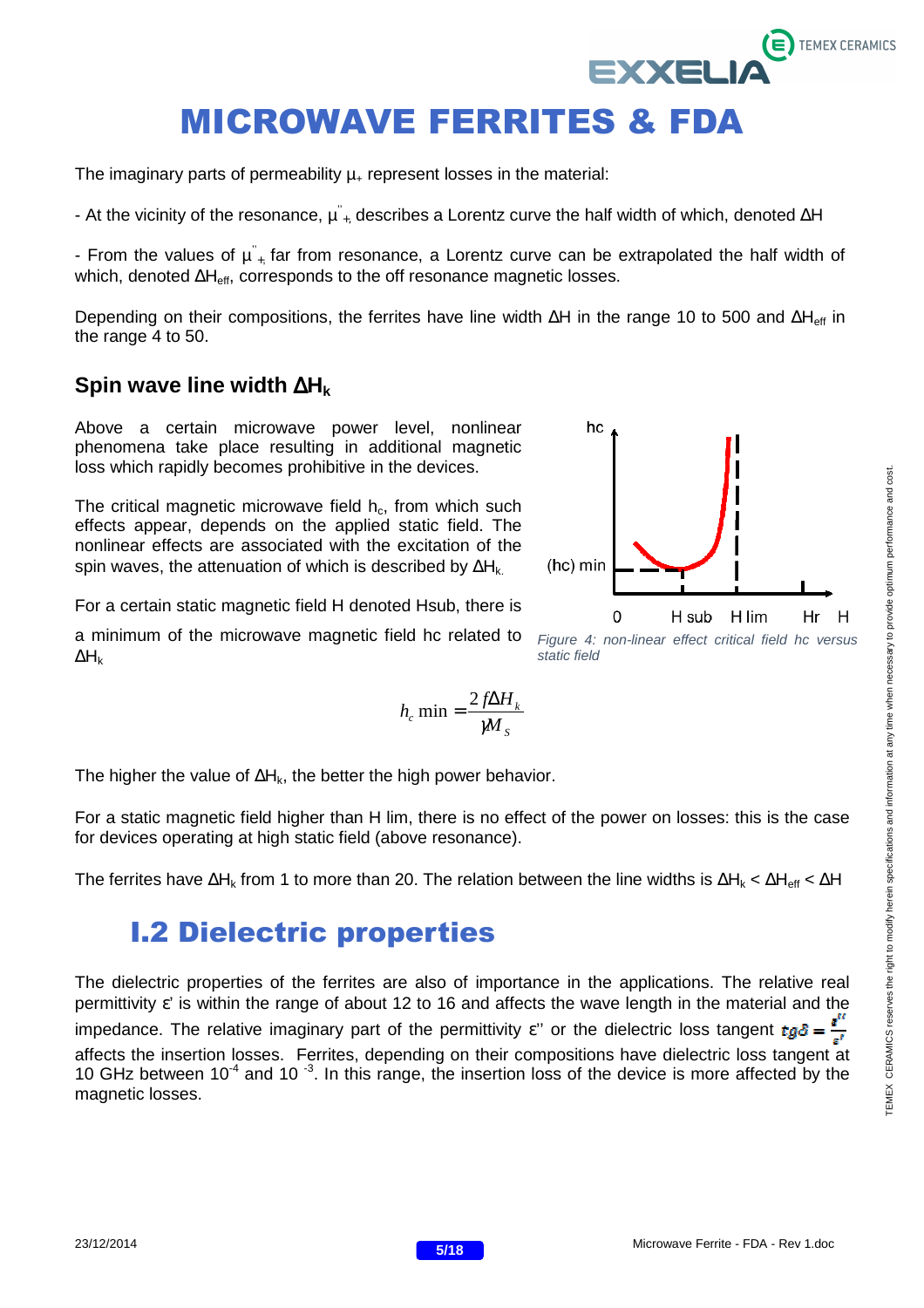## I.3 Characterization

Four parameters are tested in standard production. The result of test is compared with the values in the tables at the end: Ms, ∆H, ε', tanδ

The Landé factor  $g<sub>eff</sub>$  and the hysteresis cycle parameters are given on request.

Others parameters such as Tc,  $\Delta H_{\text{eff}}$ ,  $\Delta H_{\text{k}}$  and  $\alpha$  are not tested but the values are given in the tables, considered as heritage.

## **Saturation Magnetization M<sup>s</sup>**

Saturation magnetization is measured at room temperature by the Weiss method. A sample of one gram typically is moved through the air gap of a magnet delivering a magnetic field of 8000 Oe. A flux variation is produced through Helmholtz bobbins fixed on the magnet poles and read on an integrator: the signal of a material is compared to a pure nickel's one with admitted value is 54.56 Gauss.cm<sup>3</sup>/g

## **Gyromagnetic line width** ∆**H and effective Lande Factor**

The effective Landé factor g<sub>eff</sub> and line width ∆H are measured in a rectangular cavity at 9.3 GHz and at room temperature. The test sample is a sphere of about 1mm in diameter. The test complies with the IEC 60556 publication.

## **Relative dielectric constant** ε' **and dielectric loss tangent tan**δ

The permittivity is measured using a rod of about 1mm in diameter in a rectangular cavity at 8.2 GHz.

## **Hysteresis parameters**

Temex Ceramics offers the possibility to perform hysteresis on request and give remnant induction Br, coercive field Hc, temperature dependence. Values are given for the Axx families and NZ50 material.

A toroidal sample is double winded and used as a transformer. The primary winding magnetizes the sample through a 50 Hz frequency signal. The applied field H is proportional to the primary current; the signal induced in the secondary winding is proportional to the magnetic flux variation and is integrated to obtain the magnetic induction B.

The induction value Bm is obtained for an applied field of 5 Hc.

**TEMEX CERAMICS** 

**EXXELI** 

![](_page_5_Picture_17.jpeg)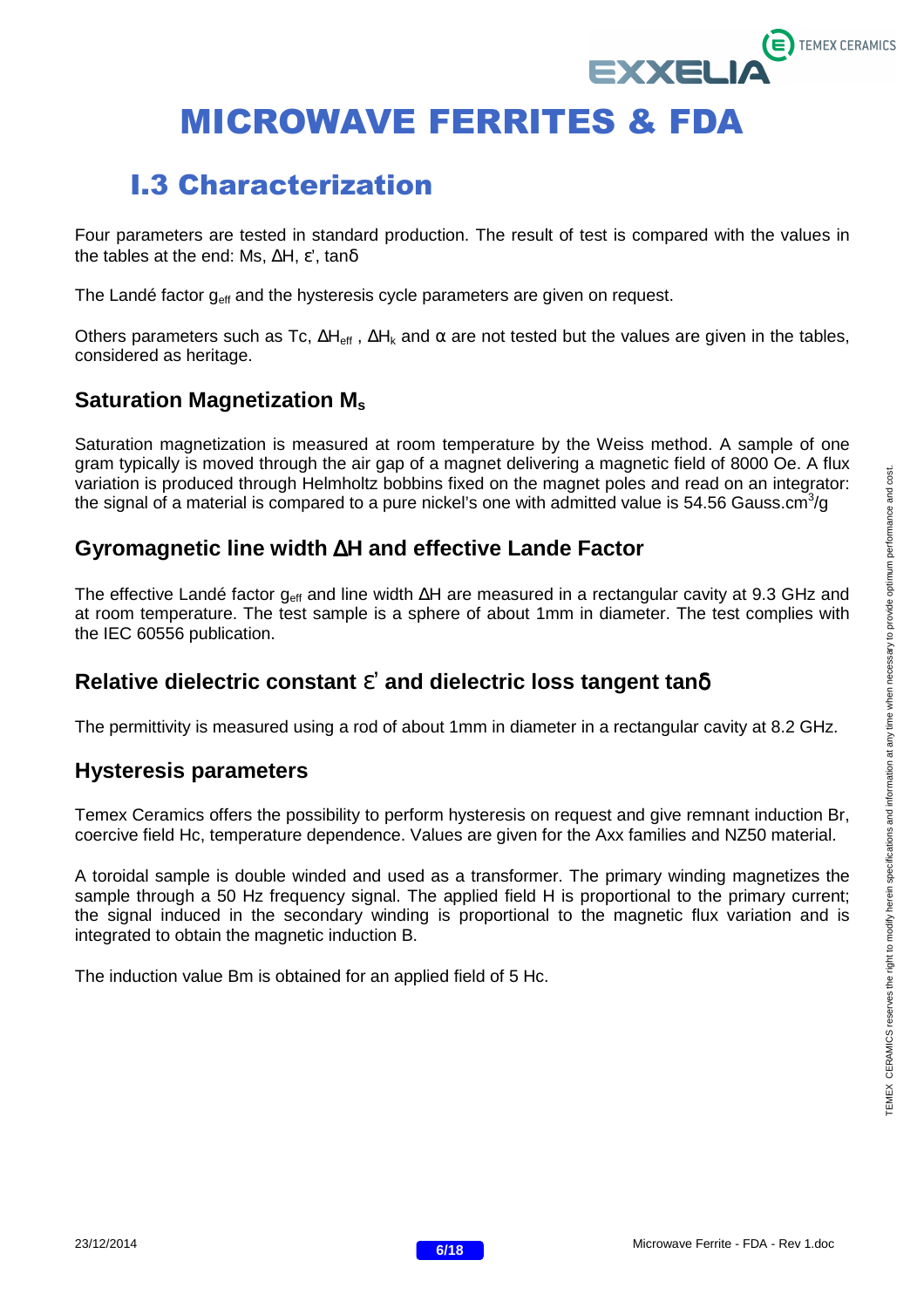# MICROWAVE FERRITES & FDA II. User Guide

## **Material properties synthesis**

Table below summarizes the properties of materials in term of magnetization, stability of magnetization, line widths.

| <b>Ferrite</b><br>family | <b>Chemical</b><br>composition | <b>Frequency</b><br>range (GHz)<br>(below<br>resonance) | <b>Magnetic</b><br><b>losses</b><br>$\Delta H_{\rm eff}$ (Oe) | <b>Power</b><br>behaviour<br>$\Delta H_k$ (Oe) | <b>Temperature</b><br>stability<br>$\alpha$ (10 <sup>-3</sup> /°C) |
|--------------------------|--------------------------------|---------------------------------------------------------|---------------------------------------------------------------|------------------------------------------------|--------------------------------------------------------------------|
| Y1xx                     | Y-Gd                           | $1.55 - 10.9$                                           | $3 - 45$                                                      | $1.5 - 13$                                     | $0.9 - 2.2$                                                        |
| Y2xx                     | Ca-V-Y (CVG)                   | $1.55 - 10.9$                                           | 2                                                             |                                                | $2.6 - 3.7$                                                        |
| Y3xx                     | Y-AI                           | $0.34 - 6.2$                                            | 4                                                             | $\overline{2}$                                 | $2.6 - 5$                                                          |
| Y4xxx                    | CVG-Gd                         | $1.55 - 6.2$                                            | $12 - 18$                                                     | $9 - 12$                                       | $0.8 - 1.4$                                                        |
| Y7xx                     | Y-Gd-Al                        | $0.34 - 6.2$                                            | $6 - 15$                                                      | $5 - 10$                                       | $0.5 - 3.4$                                                        |
| Y9xx                     | Y-Gd-Al Co-doped               | $0.34 - 10.9$                                           | $9 - 15$                                                      | $25 - 46$                                      | $0.3 - 1.3$                                                        |
| Dx                       | Y-Gd-Al Dy-doped               | $0.34 - 10.9$                                           | $29 - 63$                                                     | $10 - 20$                                      | $0.5 - 3$                                                          |
| <b>Uxx</b>               | Mn-Mg                          | $1.55 - 36$                                             | 6                                                             | 4                                              | $2.2 - 3.3$                                                        |
| Axxx                     | Lı                             | $6.2 - 40$                                              | $4 - 9$                                                       | $3 - 10$                                       | $0.9 - 1.6$                                                        |
| <b>Nxxx</b>              | Ni                             | $1.55 - 40$                                             | $30 - 50$                                                     | $12 - 25$                                      | $0.7 - 2$                                                          |

## **Shapes**

Typical range of shapes which can be produced including single ferrite (F), assembly (FDA) with typical dielectric constant 16, others on request

![](_page_6_Figure_6.jpeg)

## **Dimensioning (mm)**

A wide range of dimensions can be made based on customer specifications

- Disks: diameter 1.5 up to 55 mm (typical value)
- Square: max length 50.8 x 50.8 mm / Thickness 0.5 mm up to 3 mm (typical value)
- Triangle: in-circle diameter up to 50 mm (typical value)

## **Tolerances on dimensions (mm)**

- Standard tolerances are +/-0.05 mm on both diameter and thickness.
- As-fired parts (no machining requested => lower cost) are available for +/-1% tolerance.
- Smaller tolerances can be considered on request.

**TEMEX CERAMICS** 

XEL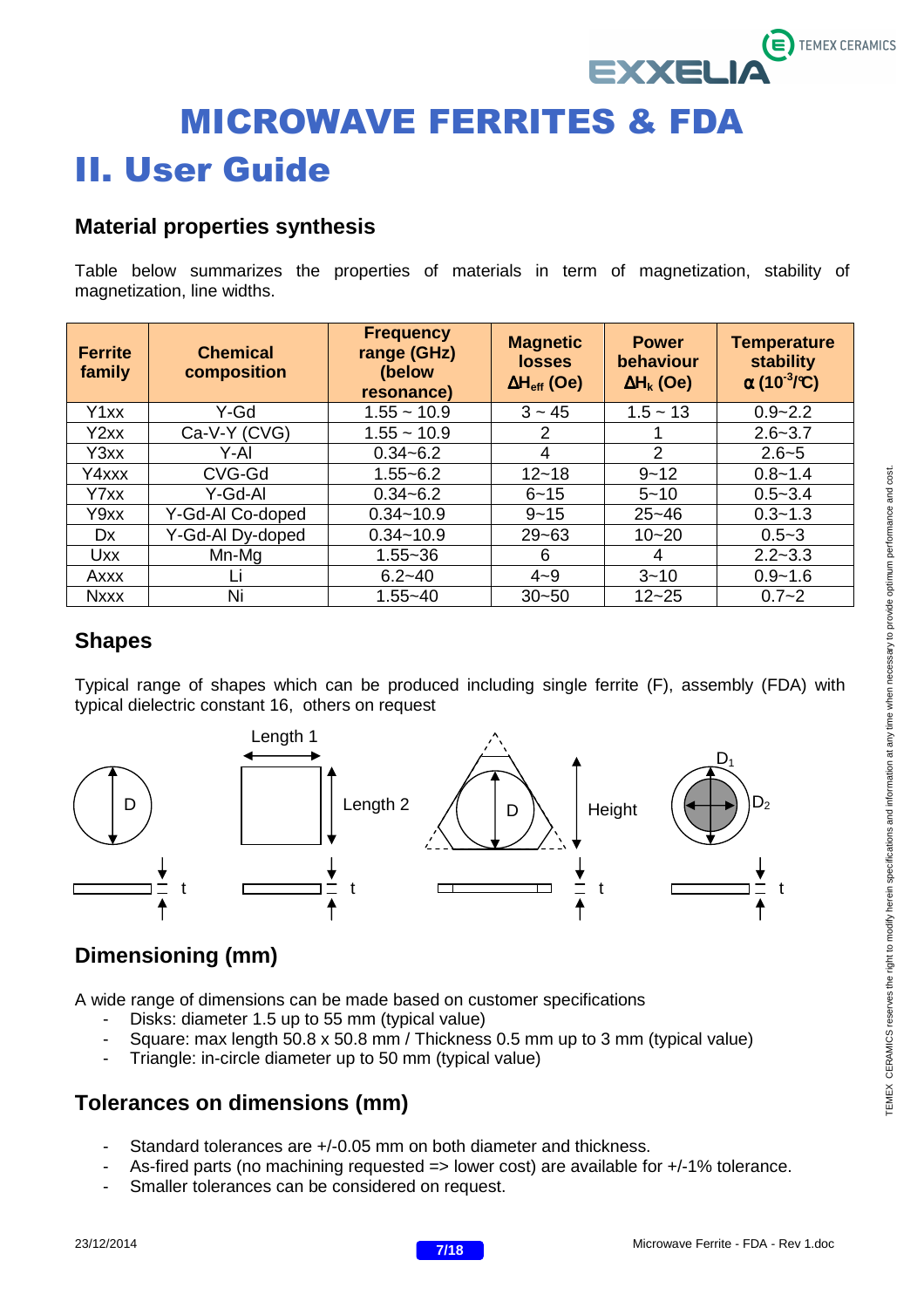![](_page_7_Picture_0.jpeg)

## **How to order**

![](_page_7_Figure_3.jpeg)

Example for ferrite: Y101 S50.8x50.8x0.63 M

![](_page_7_Figure_5.jpeg)

Example for FDA: Y101/E16 D19x15x0.8

## **Surface finishing**

As-fired parts can be grinded, lapped or polished. Standard average peak-to-valley height (Ra) is specified here below.

| Surface finishing              | Ra (micrometer)   | Ra (micro-inch) | <b>Remarks</b>                                                    |
|--------------------------------|-------------------|-----------------|-------------------------------------------------------------------|
| Standard<br>Lapped<br>Polished | 0.8<br>0.4<br>0.1 | 24<br>16        | All ferrites<br>All ferrites<br>All ferrites except A or U family |

## **Metallization**

Thick film: Silver Thin film: on request

## **Chamfer**

As per customer specification.

![](_page_7_Picture_16.jpeg)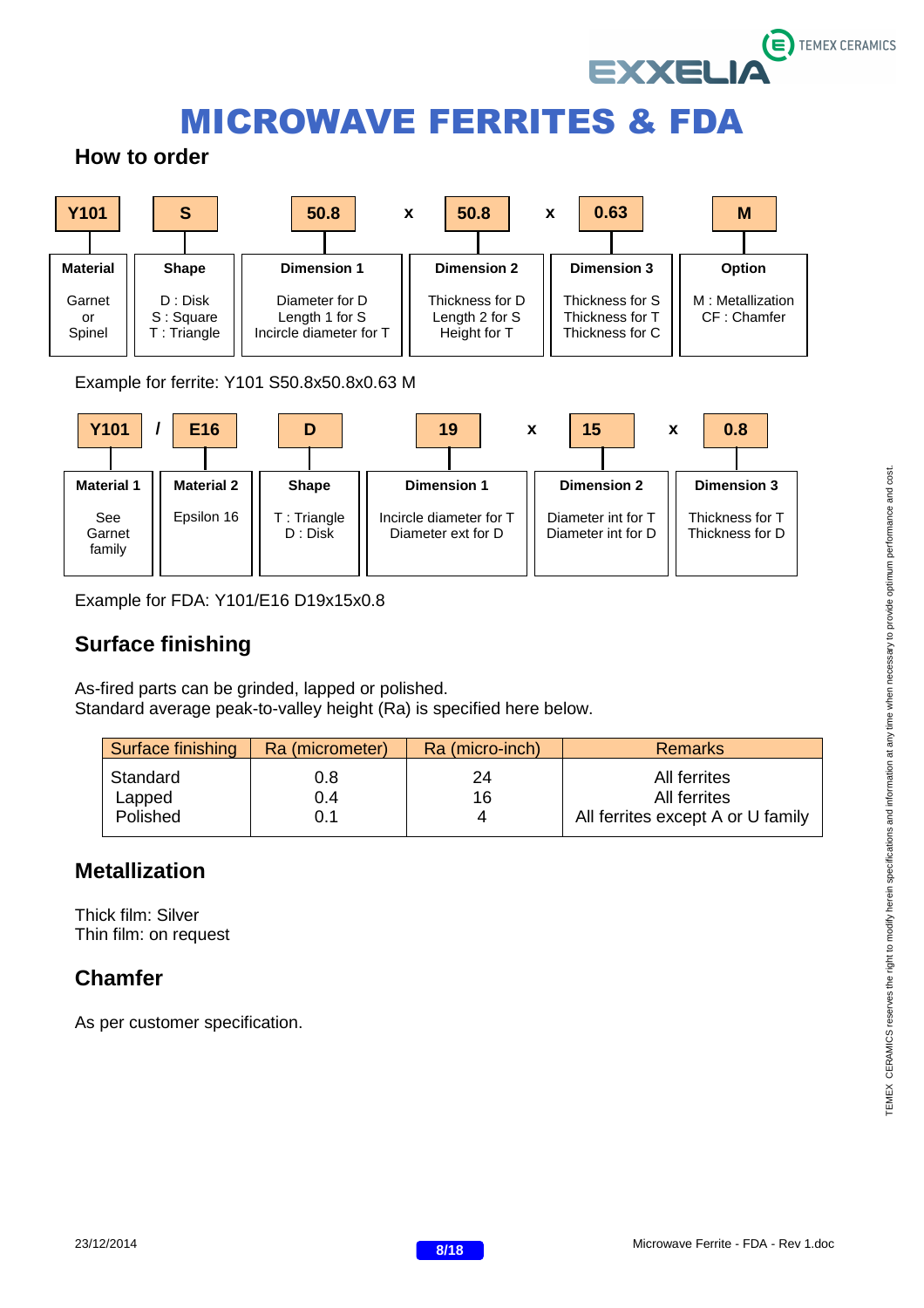## **Y - Gd**

## **Yttrium - Gadolinum**

| <b>Type</b>     | Ms<br>(Gauss)<br>±5% | Tc<br>$(\mathfrak{C})$ | g <sub>eff</sub> | $\Delta H$<br>(0e)<br>$+20%$ | $\Delta H_{\text{eff}}$<br>(Oe) | $\Delta H_k$<br>(Oe) | ε<br>±5% | tgδ<br>$10^{-4}$<br>max | α<br>$10^{-3}/C$<br>±0.2 |
|-----------------|----------------------|------------------------|------------------|------------------------------|---------------------------------|----------------------|----------|-------------------------|--------------------------|
| Y101*           | 1820                 | 280                    | 2.02             | 18                           | 3                               | 1.5                  | 15       | 2                       | 2.2                      |
|                 |                      |                        |                  |                              |                                 |                      |          |                         |                          |
| Y11             | 1600                 | 280                    | 2.00             | 50                           | 8                               | 3                    | 15.3     | 2                       | 1.8                      |
| Y <sub>12</sub> | 1420                 | 280                    | 2.01             | 60                           | 14                              | 5                    | 15.3     | 2                       | 1.5                      |
| Y <sub>13</sub> | 1250                 | 280                    | 2.01             | 75                           | 21                              | 7                    | 15.3     | 2                       | 1                        |
| Y14             | 1100                 | 280                    | 2.02             | 95                           | 28                              | 9                    | 15.4     | 2                       | 0.5                      |
| Y <sub>15</sub> | 900                  | 280                    | 2.03             | 130                          | 36                              | 11                   | 15.4     | 2                       | 0.7                      |
| Y16             | 750                  | 280                    | 2.02             | 170                          | 45                              | 13                   | 15.4     | 2                       | 0.9                      |

\* Pure Yttrium iron garnet

## Ms (Gauss)

![](_page_8_Figure_6.jpeg)

 $\ddot{\boldsymbol{\epsilon}}$  TEMEX CERAMICS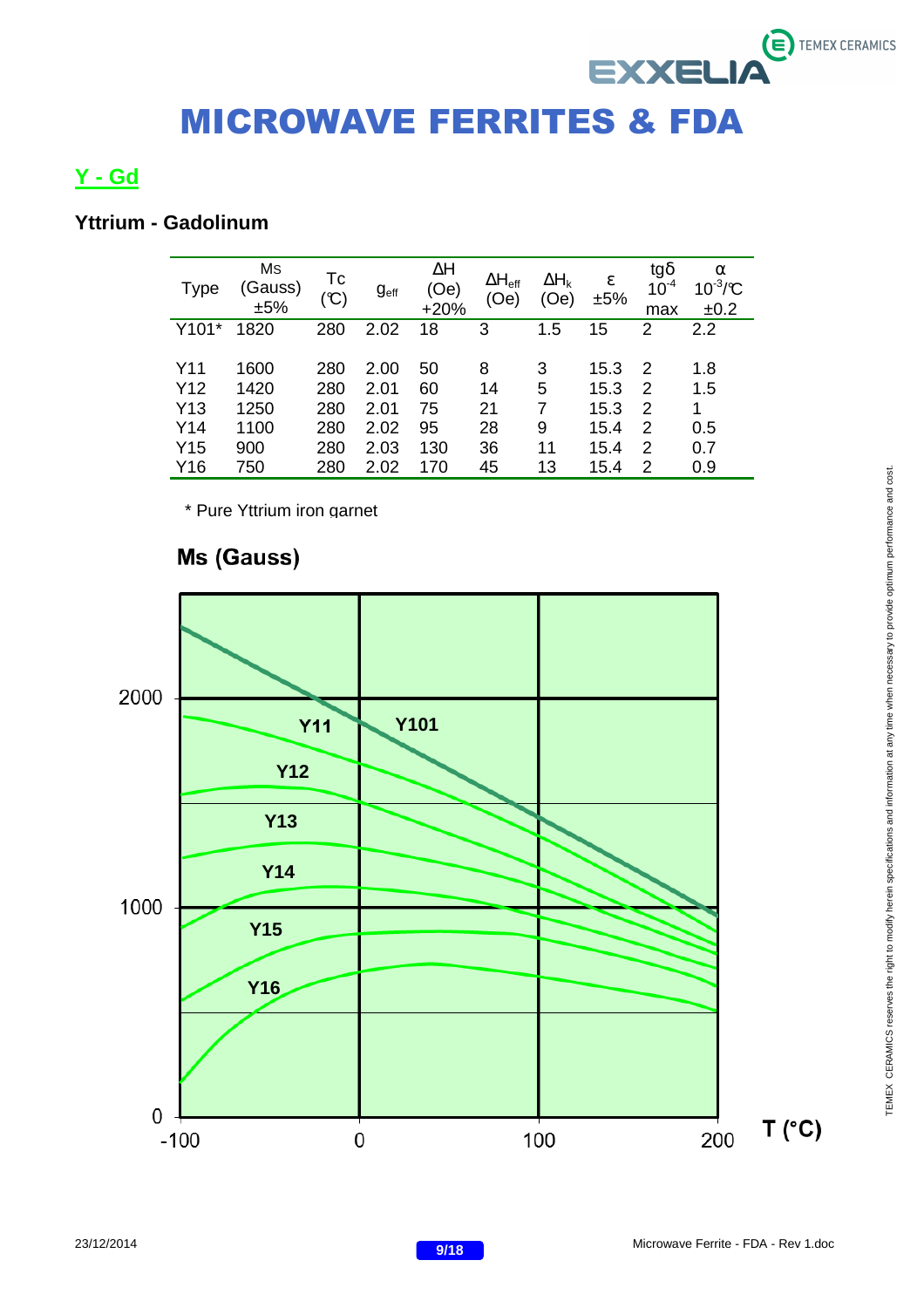## **Y - Ca - V - In or Zr**

| <b>Type</b> | Ms<br>(Gauss)<br>±5% | Tc<br>(C) | g <sub>eff</sub> | $\Delta H$<br>(Oe)<br>$+20%$ | $\Delta H_{\text{eff}}$<br>(Oe) | $\Delta H_k$<br>(Oe) | $\boldsymbol{\epsilon}$<br>±5% | $tg\delta$<br>$10^{-4}$<br>max | $\alpha$<br>$10^{-3}/C$<br>±0.2 |
|-------------|----------------------|-----------|------------------|------------------------------|---------------------------------|----------------------|--------------------------------|--------------------------------|---------------------------------|
| Y220        | 1950                 | 205       | 2.01             | 10                           | $\overline{2}$                  | 1                    | 15.4                           | $\overline{2}$                 | 3.1                             |
| Y219        | 1900                 | 240       | 2.02             | 15                           | 3                               | 1.5                  | 15.2                           | $\overline{2}$                 | 2.6                             |
| Y218        | 1850                 | 215       | 2.01             | 10                           | $\overline{2}$                  | 1                    | 14.8                           | $\overline{2}$                 | 2.8                             |
| Y216        | 1600                 | 218       | 2.01             | 10                           | $\overline{2}$                  | 1                    | 14.8                           | $\overline{2}$                 | 2.6                             |
| Y215        | 1450                 | 215       | 2.01             | 10                           | $\overline{2}$                  | 1                    | 14.7                           | $\overline{2}$                 | 2.7                             |
| Y212        | 1200                 | 209       | 2.01             | 10                           | $\overline{2}$                  | 1                    | 14.5                           | $\overline{2}$                 | 2.9                             |
| Y211        | 1100                 | 205       | 2.01             | 10                           | $\overline{2}$                  | 1                    | 14.2                           | $\overline{2}$                 | 3                               |
| Y210        | 1000                 | 200       | 2.01             | 10                           | $\overline{2}$                  | 1                    | 14.2                           | $\overline{2}$                 | 3.3                             |
| Y209        | 900                  | 180       | 2.01             | 10                           | $\overline{2}$                  | 1                    | 14.1                           | $\overline{2}$                 | 3.5                             |
| Y208        | 800                  | 177       | 2.01             | 10                           | $\overline{2}$                  | 1                    | 14                             | $\overline{2}$                 | 3.7                             |

Ms (Gauss)

![](_page_9_Figure_5.jpeg)

 $\ddot{\boldsymbol{\epsilon}}$  TEMEX CERAMICS

**EXXELIA**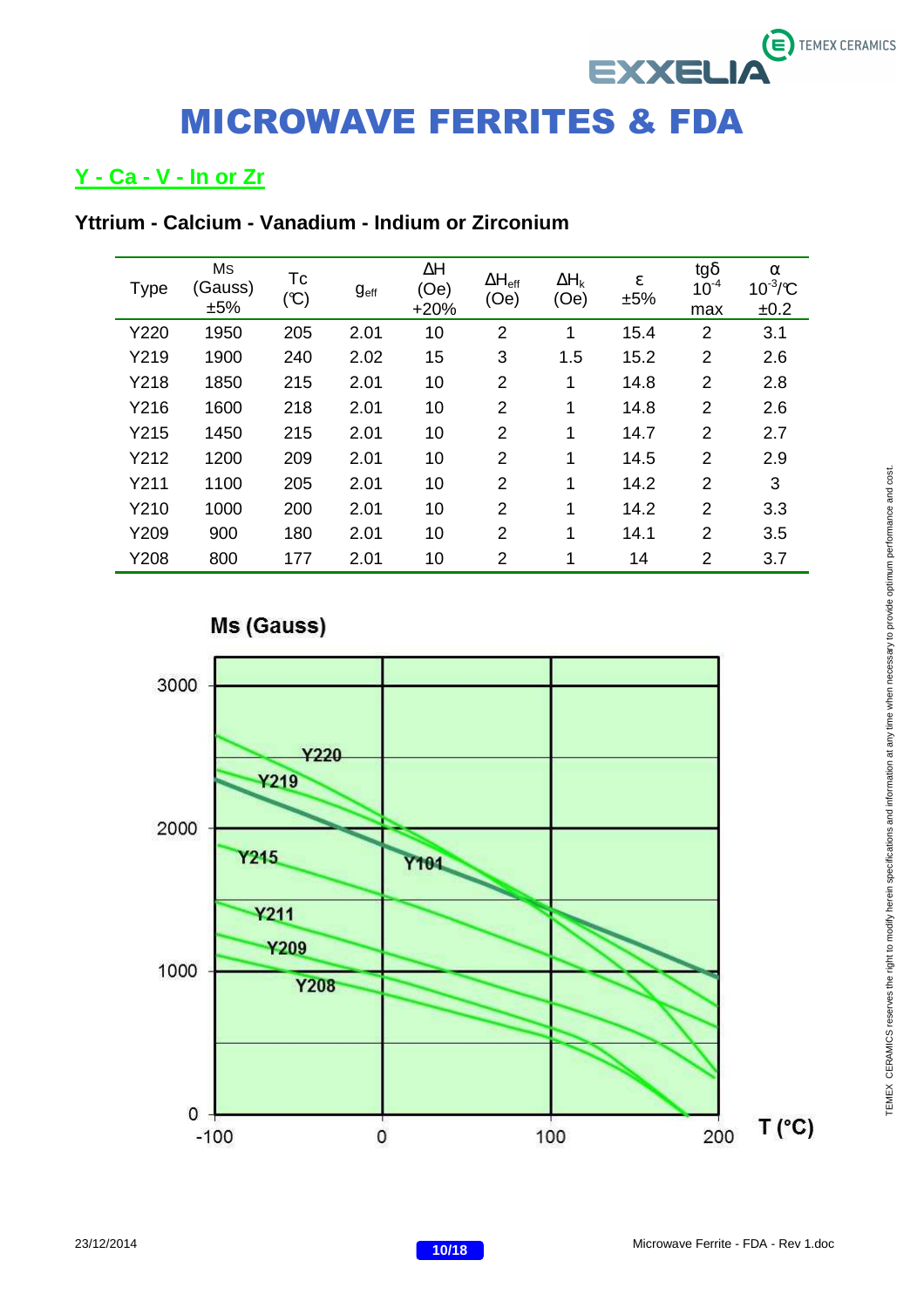## **Y - Al**

## **Yttrium - Aluminum**

| <b>Type</b> | Ms<br>(Gauss)<br>±5% | Tc<br>$(\mathfrak{C})$ | g <sub>eff</sub> | ΔH*<br>(Oe)<br>$+20%$ | $\Delta H_{\text{eff}}$<br>(Oe) | $\Delta H_k$<br>(Oe) | ε<br>±5% | tg $\delta$<br>$10^{-4}$<br>max | α<br>$10^{-3}/C$<br>±0.2 |
|-------------|----------------------|------------------------|------------------|-----------------------|---------------------------------|----------------------|----------|---------------------------------|--------------------------|
| Y35         | 1200                 | 225                    | 2.01             | 40                    | 4                               | $\overline{2}$       | 14.9     | $\overline{2}$                  | 2.6                      |
| Y34         | 1030                 | 210                    | 2.01             | 40                    | 4                               | 2                    | 14.9     | 2                               | 2.7                      |
| Y39         | 800                  | 195                    | 2.01             | 40                    | 4                               | $\overline{2}$       | 14.6     | 2                               | 2.9                      |
| Y38         | 760                  | 190                    | 2.01             | 40                    | 4                               | 2                    | 14.5     | 2                               | 2.9                      |
| Y37         | 680                  | 180                    | 2.01             | 40                    | 4                               | 2                    | 14.5     | 2                               | 2.9                      |
| Y33         | 615                  | 175                    | 2.01             | 40                    | 4                               | $\overline{2}$       | 14.5     | $\overline{2}$                  | 3.2                      |
| Y30         | 565                  | 160                    | 2.01             | 30                    | 4                               | 2                    | 14.4     | $\overline{2}$                  | 3.4                      |
| Y32         | 420                  | 135                    | 2.01             | 30                    | 4                               | $\overline{2}$       | 14.4     | 2                               | 3.8                      |
| Y31         | 370                  | 125                    | 2.01             | 30                    | 4                               | 2                    | 14.1     | 2                               | 4.1                      |
| Y36         | 290                  | 115                    | 2.01             | 25                    | 4                               | $\overline{2}$       | 14       | 2                               | 4.6                      |

## **Ms (Gauss)**

![](_page_10_Figure_5.jpeg)

 $\ddot{\mathbf{e}}$  TEMEX CERAMICS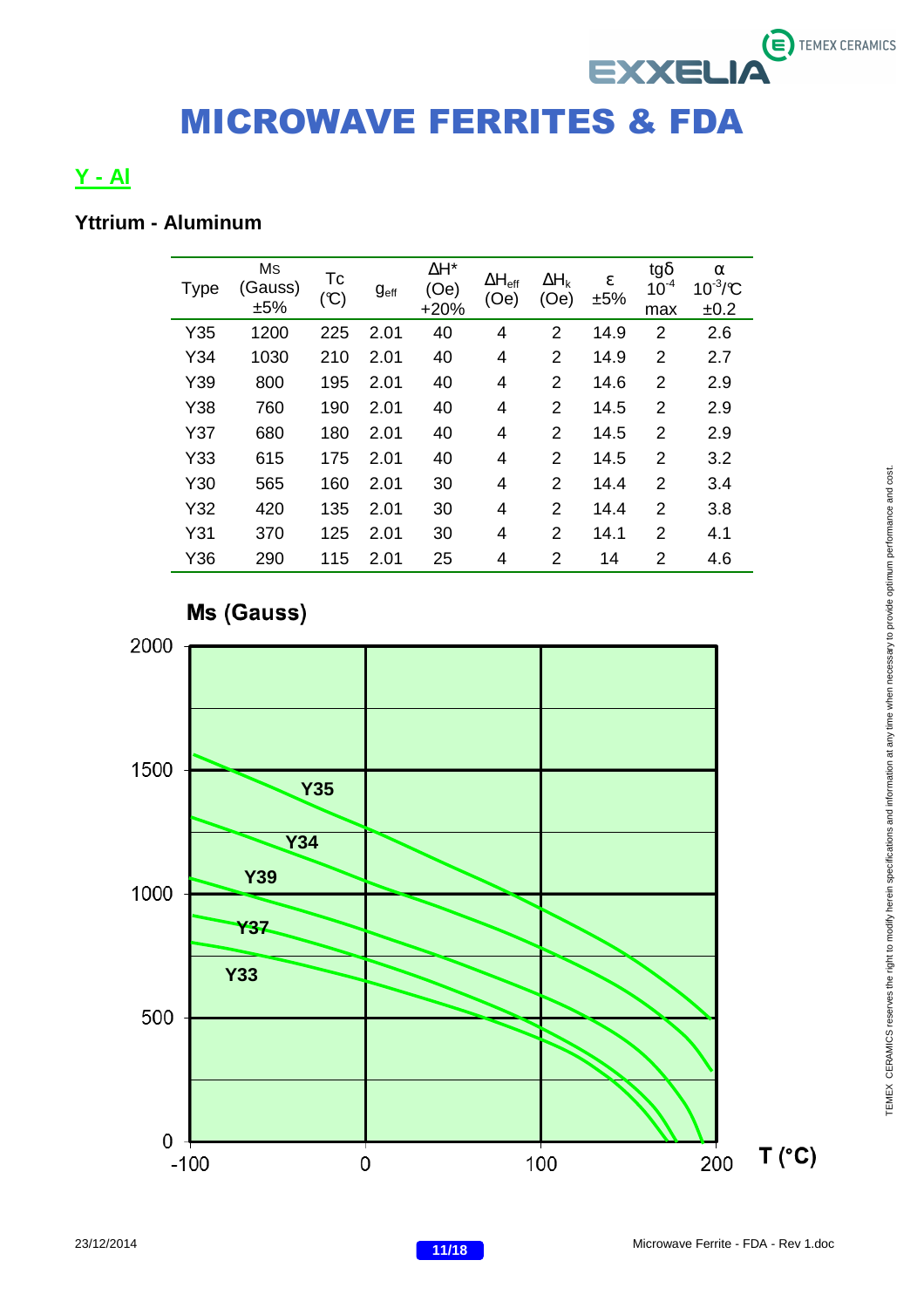## **Y - Al - Gd**

## **Yttrium - Aluminum - Gadolinum**

| <b>Type</b> | Ms<br>(Gauss)<br>±5% | Tc<br>$(\mathfrak{C})$ | g <sub>eff</sub> | $\Delta H$<br>(Oe)<br>$+20%$ | $\Delta H_{\text{eff}}$<br>(Oe) | $\Delta H_k$<br>(Oe) | $\boldsymbol{\epsilon}$<br>±5% | $tg\delta$<br>$10^{-4}$<br>max | α<br>$10^{-3}/C$<br>±0.2 |
|-------------|----------------------|------------------------|------------------|------------------------------|---------------------------------|----------------------|--------------------------------|--------------------------------|--------------------------|
| Y71         | 1020                 | 235                    | 2.01             | 60                           | $\overline{7}$                  | 5                    | 15                             | $\overline{2}$                 | 2.2                      |
| Y710        | 1020                 | 240                    | 2.02             | 75                           | 9                               | $\overline{7}$       | 15                             | $\overline{2}$                 | 1.7                      |
| <b>Y77</b>  | 950                  | 230                    | 2.01             | 60                           | 6                               | 5                    | 14.9                           | $\overline{2}$                 | 2                        |
| Y780        | 830                  | 235                    | 2.02             | 60                           | 6                               | 5                    | 14.8                           | 2                              | 1.6                      |
| Y78         | 800                  | 220                    | 2                | 80                           | 8                               | $\overline{7}$       | 15                             | $\overline{2}$                 | 1.3                      |
| Y708        | 800                  | 260                    | 2.04             | 140                          | 15                              | 10                   | 15.2                           | 2                              | 0.5                      |
| Y74         | 570                  | 190                    | 2.01             | 60                           | 6                               | 5                    | 14.9                           | 2                              | 2.3                      |
| Y72         | 540                  | 175                    | 2.01             | 60                           | 6                               | 5                    | 14.6                           | $\overline{2}$                 | 2.3                      |
| Y705        | 470                  | 170                    | 2.02             | 65                           | 6                               | 5                    | 14.3                           | $\overline{2}$                 | 2.8                      |
| <b>Y75</b>  | 400                  | 160                    | 2.03             | 65                           | 6                               | 5                    | 14.3                           | $\overline{2}$                 | 2.7                      |
| Y76         | 390                  | 150                    | 2.02             | 50                           | 6                               | 5                    | 14.2                           | $\overline{2}$                 | 3.4                      |

![](_page_11_Figure_4.jpeg)

![](_page_11_Figure_5.jpeg)

 $\ddot{\boldsymbol{\epsilon}}$  TEMEX CERAMICS

![](_page_11_Picture_8.jpeg)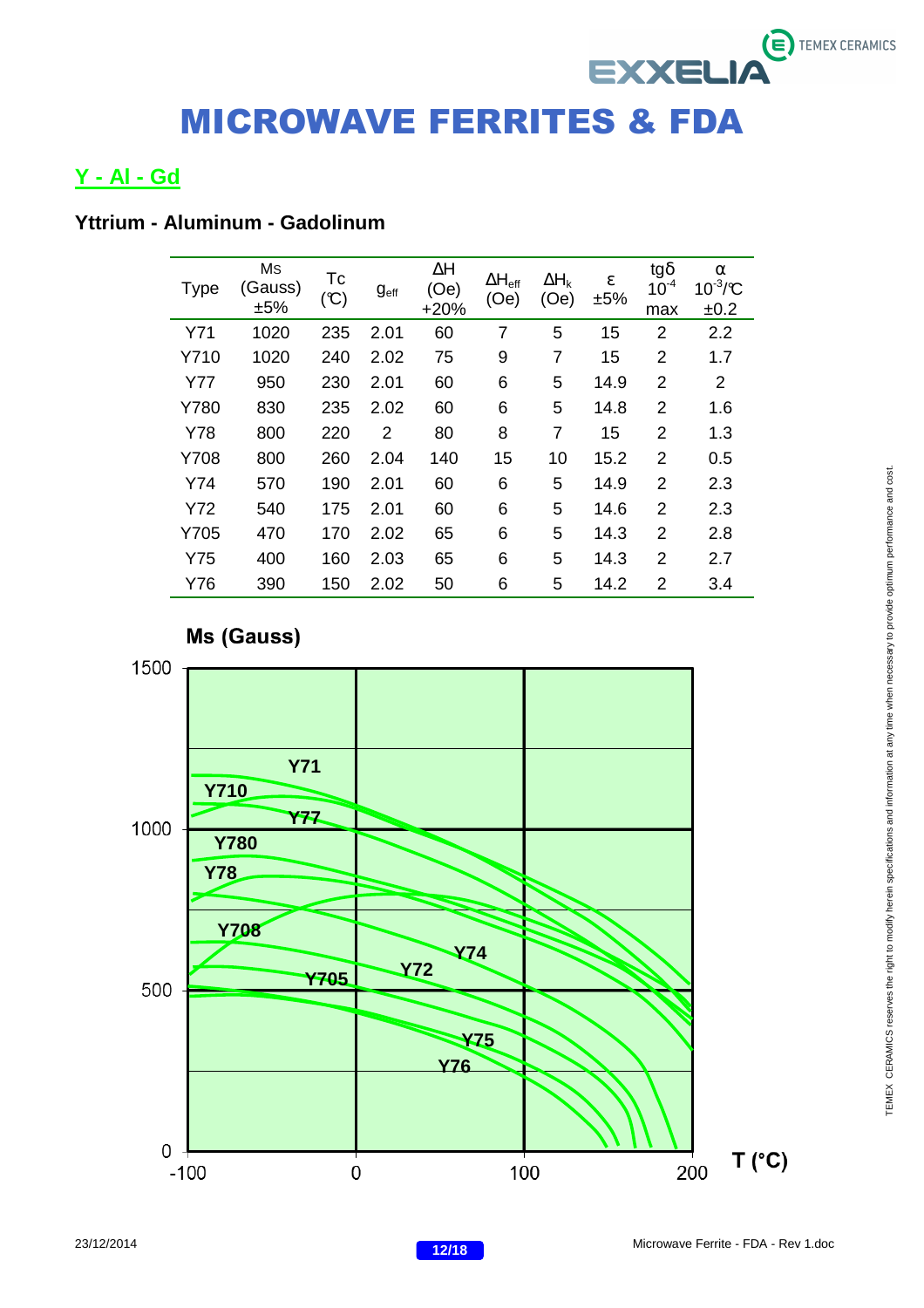## **Y - Ca - V - Zr - Gd**

## **Yttrium - Calcium – Vanadium - Zirconium - Gadolinum**

| <b>Type</b> | Ms<br>(Gauss)<br>$\pm 5\%$ | Tc<br>(C) | g <sub>eff</sub> | ∆H<br>(Oe)<br>$+20%$ |    |                 |             | max | $\Delta H_{\text{eff}}$ $\Delta H_{\text{k}}$ $\varepsilon$ $\tfrac{\text{tg}\delta}{10^{-4}}$ $\tfrac{\alpha}{10^{-3}/\text{C}}$<br>(Oe) (Oe) $\pm 5\%$ $\tfrac{\text{tg}\delta}{\text{m}\Omega}$ $\therefore \Omega$<br>±0.2 |
|-------------|----------------------------|-----------|------------------|----------------------|----|-----------------|-------------|-----|--------------------------------------------------------------------------------------------------------------------------------------------------------------------------------------------------------------------------------|
| Y4091       | 960                        |           | 195 2.02         | 35                   | 12 | 9               | $15.2 \t 2$ |     | 1.4                                                                                                                                                                                                                            |
| Y409        | 920                        |           | 223 2.02         | 50                   | 18 | 12 <sup>°</sup> | 15.2        |     | 0.8                                                                                                                                                                                                                            |

![](_page_12_Figure_4.jpeg)

# TEMEX CERAMICS reserves the right to modify herein specifications and information at any time when necessary to provide optimum performance and cost. TEMEX CERAMICS reserves the right to modify herein specifications and information at any time when necessary to provide optimum performance and cost.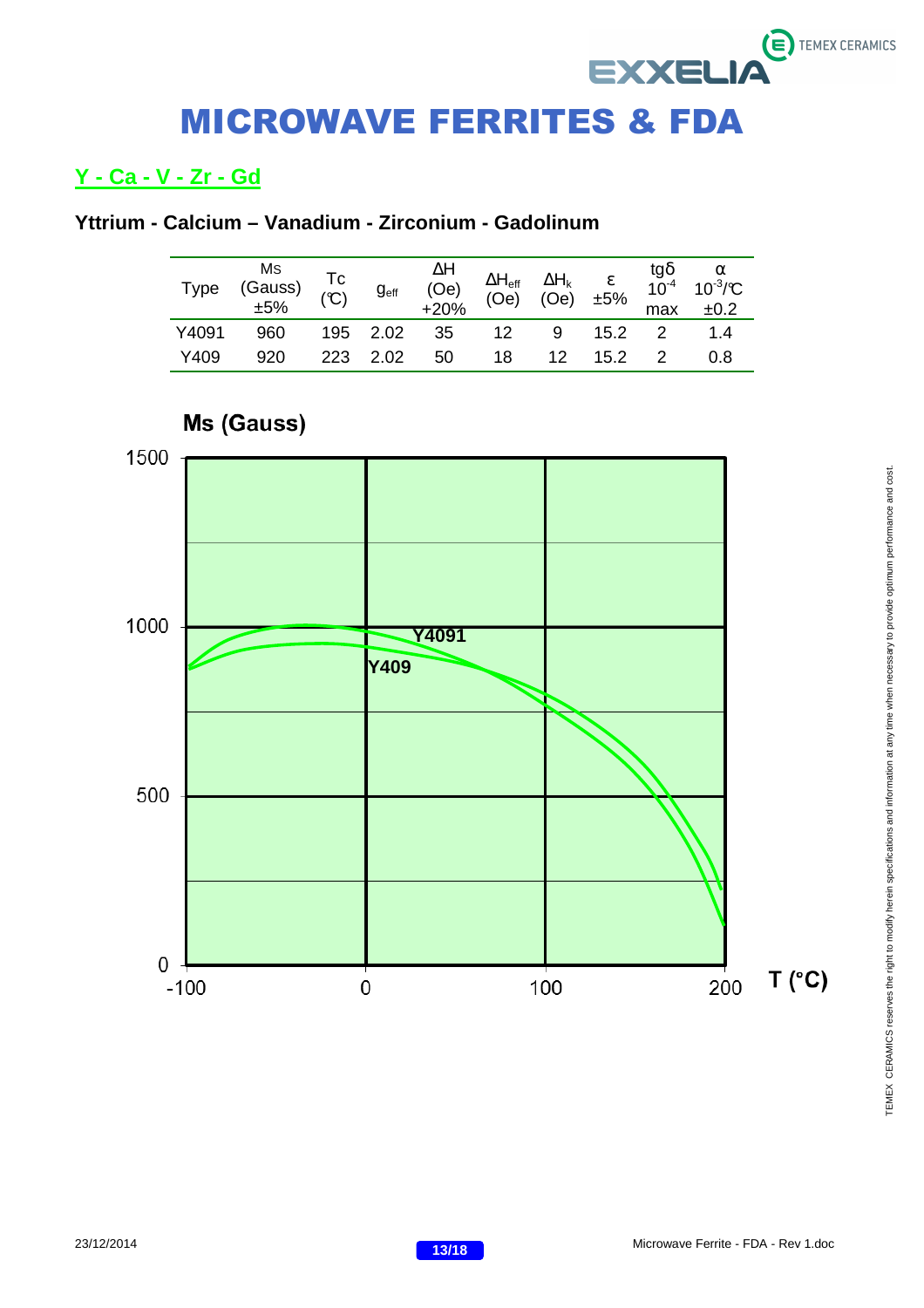## **Y- Gd - Dy - Al**

## **Yttrium-Dysprosium or Gadolinum-Dysprosium or Aluminum-Dysprosium**

| <b>Type</b>     | Ms<br>(Gauss)<br>±5% | Tc<br>(C) | g <sub>eff</sub> | ΔΗ<br>(Oe)<br>$+20%$ | $\Delta H_{\text{eff}}$<br>(Oe) | $\Delta H_k$<br>Oe) | ε<br>±5% | tg $\delta$<br>$10^{-4}$<br>max | α<br>$10^{-3}/C$<br>±0.2 |
|-----------------|----------------------|-----------|------------------|----------------------|---------------------------------|---------------------|----------|---------------------------------|--------------------------|
| D <sub>18</sub> | 1760                 | 280       | 2.02             | 85                   | 54                              | 18                  | 15       | 2                               | 2.2                      |
| D1              | 1400                 | 270       | 2                | 110                  | 41                              | 14                  | 15.5     | 2                               | 1.4                      |
| D <sub>5</sub>  | 1070                 | 270       | 2.02             | 150                  | 55                              | 18                  | 15.5     | 2                               | 0.5                      |
| D <sub>2</sub>  | 900                  | 270       | 2.01             | 185                  | 63                              | 20                  | 15.5     | 2                               | 0.8                      |
| D <sub>3</sub>  | 590                  | 175       | 2                | 85                   | 29                              | 10                  | 14.5     | 2                               | 3.5                      |
| D4              | 580                  | 170       | $\mathcal{P}$    | 140                  | 56                              | 19                  | 14.4     | 2                               | 3                        |

![](_page_13_Figure_4.jpeg)

## Ms (Gauss)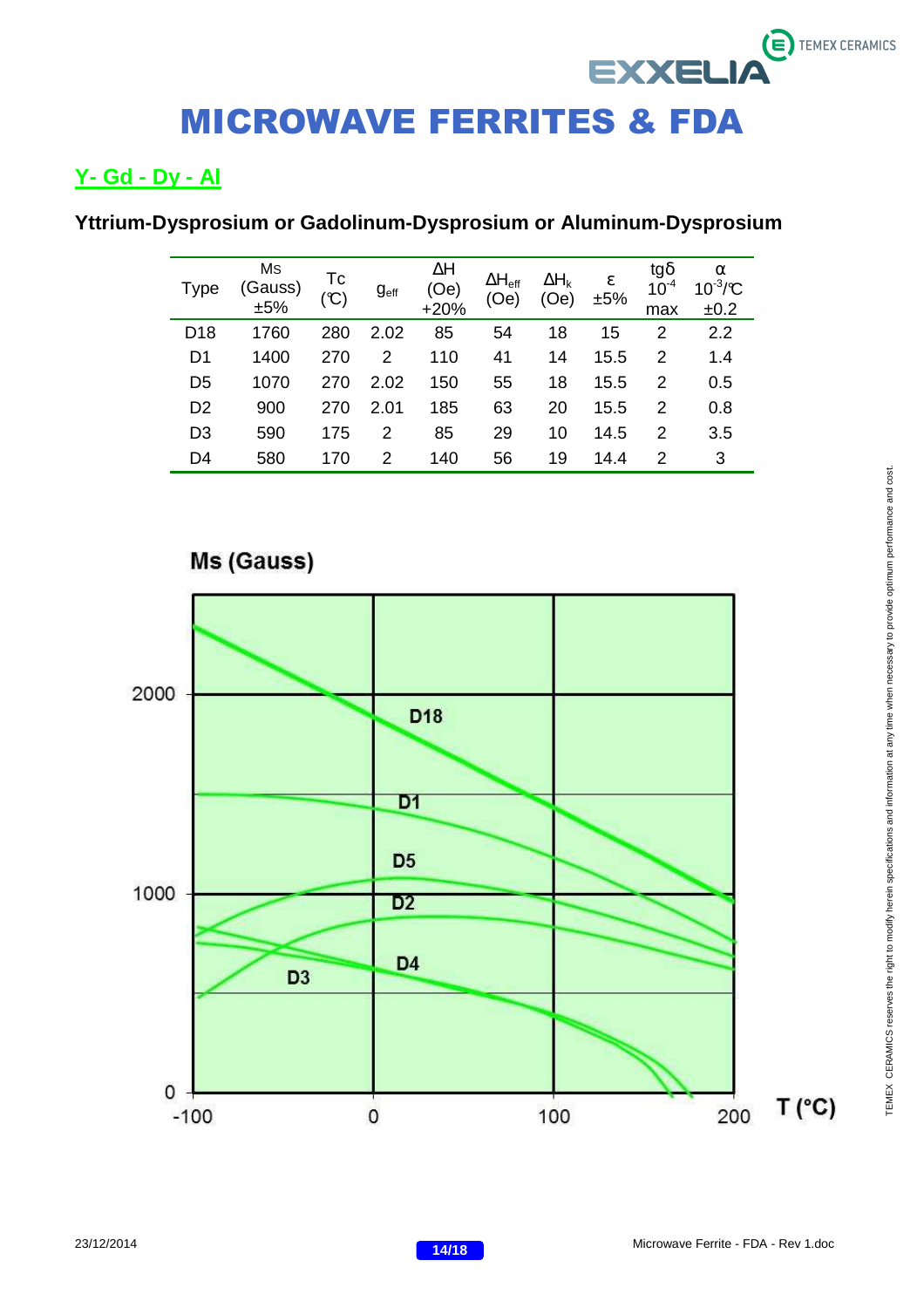## **Y - Gd - Al - Co**

## **Yttrium - Gadolinum - Aluminum - Cobalt**

| Type  | Ms<br>(Gauss)<br>±5% | $TC$<br>$(C)$ | g <sub>eff</sub> | ΔΗ<br>(Oe)<br>$+20%$ | $\Delta H_{\text{eff}}$<br>(Oe) | $\Delta H_k$<br>(Oe) | $rac{\varepsilon}{\pm 5\%}$ | tgδ<br>10 <sup>-4</sup><br>max | $\alpha$<br>$10^{-3}/C$<br>±0.2 |
|-------|----------------------|---------------|------------------|----------------------|---------------------------------|----------------------|-----------------------------|--------------------------------|---------------------------------|
| Y91   | 1020                 | 240           | 2.02             | 60                   | 25                              | 9                    | 15.1                        | 2                              | 1.3                             |
| Y94   | 780                  | 250           | 2.02             | 75                   | 40                              | 13                   | 15.2                        | 2                              | 0.3                             |
| Y908  | 780                  | 250           | 2.02             | 85                   | 43                              | 14                   | 15.2                        | $\mathcal{P}$                  | 0.3                             |
| Y9081 | 780                  | 250           | 2.02             | 120                  | 46                              | 15                   | 15.2                        |                                | 0.3                             |

![](_page_14_Figure_4.jpeg)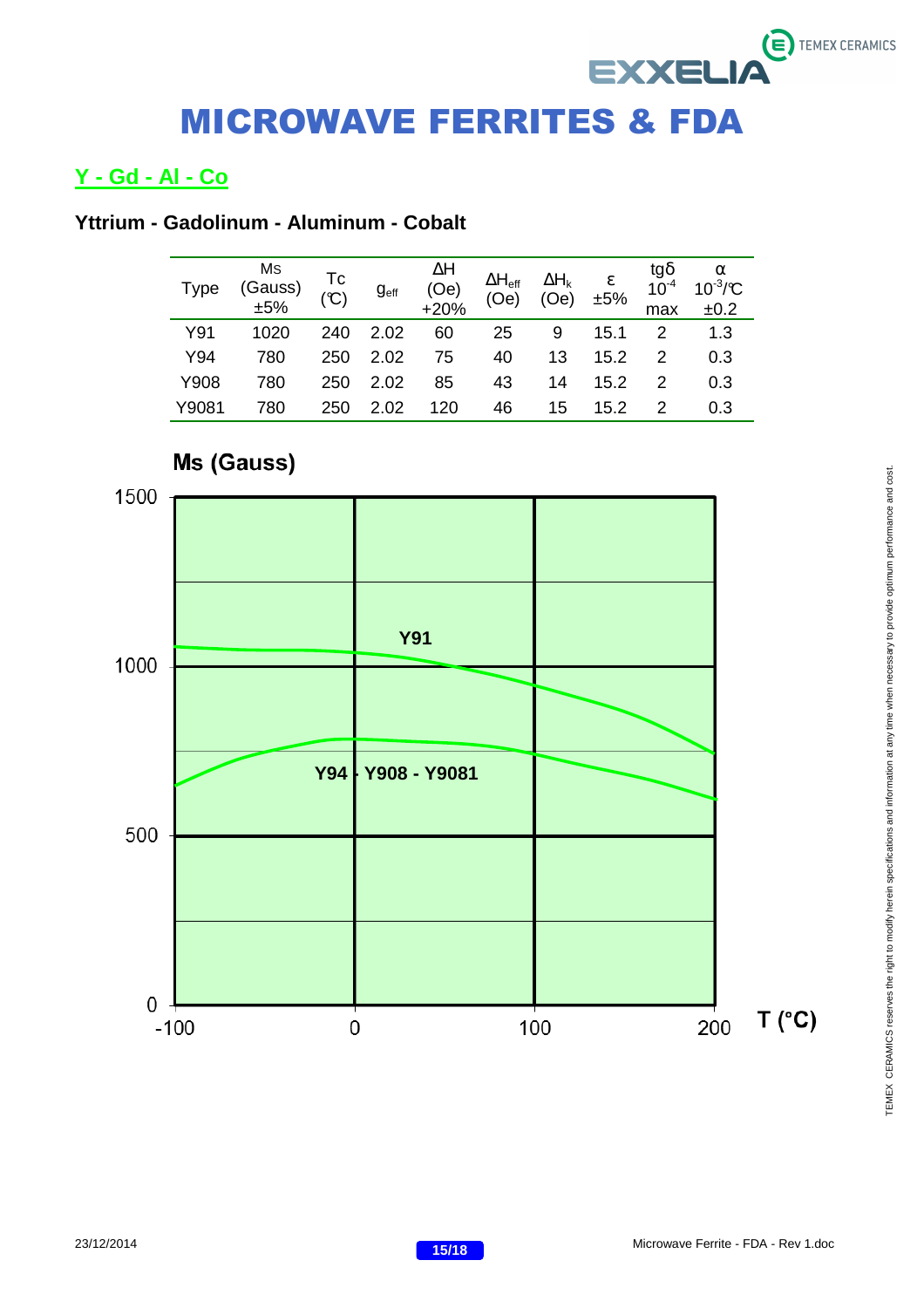## **Mg - Mn - Al**

## **Magnesium-Manganese or Magnesium-Manganese-Aluminum**

| <b>Type</b> | Ms<br>(Gauss)<br>±5% | Tc<br>(C) | g <sub>eff</sub> | $\Delta H$ (Oe)<br>$+20%$ | $\Delta H_{\text{eff}}$<br>(Oe) | $\frac{\Delta H_{\rm k}}{\rm (Oe)}$ | $rac{\varepsilon}{\pm 5\%}$ | tg $\delta$<br>10 <sup>-4</sup><br>max | $\alpha$<br>10 <sup>-3</sup> /°C<br>±0.2 |
|-------------|----------------------|-----------|------------------|---------------------------|---------------------------------|-------------------------------------|-----------------------------|----------------------------------------|------------------------------------------|
| U21         | 2400                 | 275       | 2.03             | 290                       | 6                               | 4                                   | 13                          | 3                                      | 2.7                                      |
| U20         | 2100                 | 300       | 2.01             | 360                       | 6                               | 4                                   | 13                          | 3                                      | 2.3                                      |
| U19         | 1900                 | 280       | 2.01             | 350                       | 6                               | 4                                   | 13                          | 3                                      | 2.2                                      |
| U33         | 1600                 | 230       | 2.02             | 290                       | 8                               | 4                                   | 12.4                        | 3                                      | 3.3                                      |

![](_page_15_Figure_4.jpeg)

# TEMEX CERAMICS reserves the right to modify herein specifications and information at any time when necessary to provide optimum performance and cost. TEMEX CERAMICS reserves the right to modify herein specifications and information at any time when necessary to provide optimum performance and cost.

 $\ddot{\boldsymbol{\epsilon}}$  TEMEX CERAMICS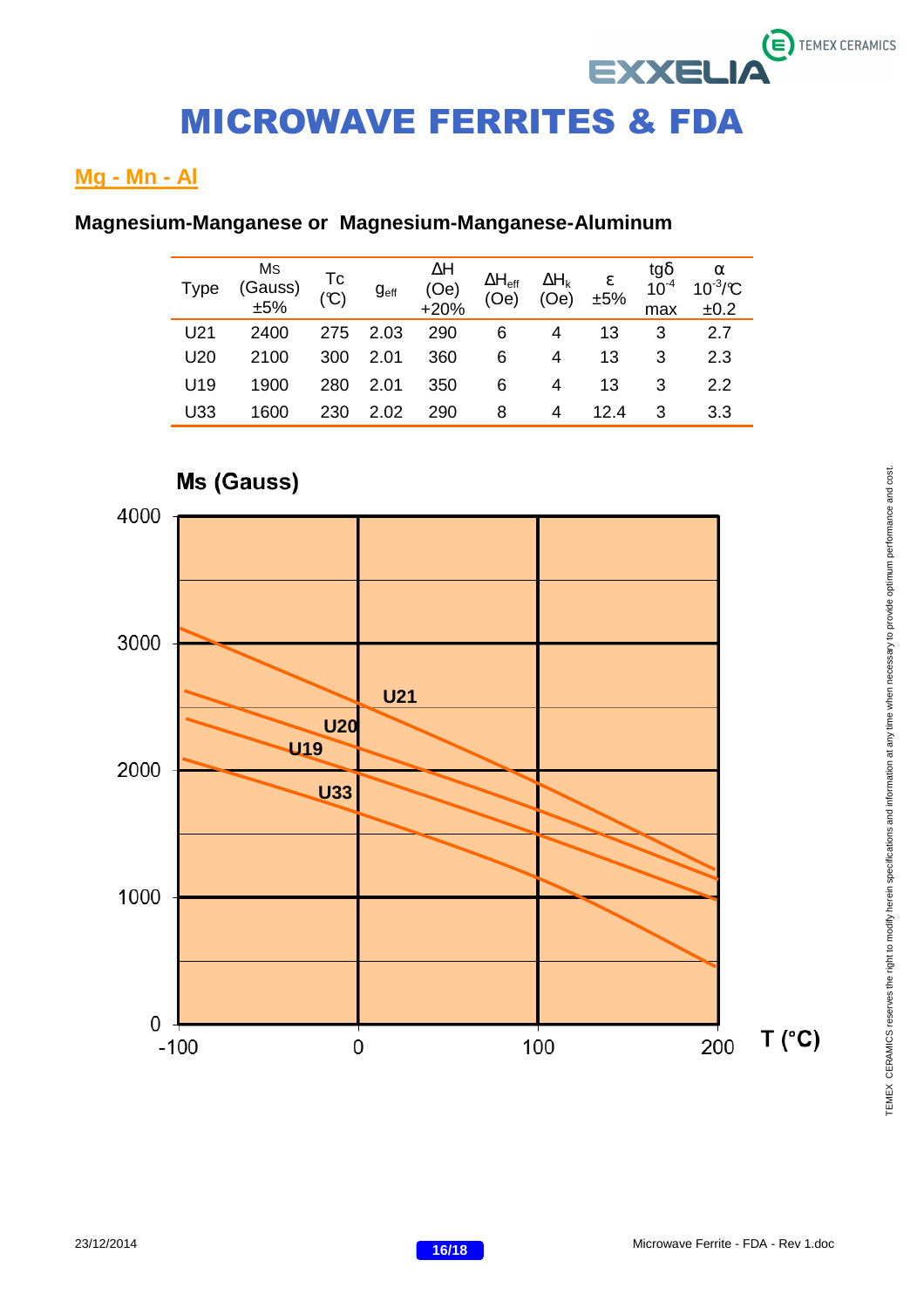## **Li – Zn - Ti - Mn - (Co)**

## **Lithium - Zinc - Titanium – Manganese - (Cobalt)**

| Type | Ms<br>Gauss)<br>±5% | Tc<br>$(\mathfrak{C})$ | g <sub>eff</sub> | $\Delta H$<br>(Oe)<br>$+20%$ | $\Delta H_{\text{eff}}$<br>(Oe) | $\Delta H_k$<br>(Oe) | ε<br>±5% | tg $\delta$<br>$10^{-4}$<br>max | $\alpha$<br>$10^{-3}/C$<br>±0.2 | Br<br>(Gauss) |
|------|---------------------|------------------------|------------------|------------------------------|---------------------------------|----------------------|----------|---------------------------------|---------------------------------|---------------|
| A50  | 5000                | 450                    | 2.06             | 170                          | 4                               | 3                    | 15.3     | 5                               | 1.6                             | 3300          |
| A500 | 4900                | 450                    | 2.06             | 200                          | 20                              | 10                   | 15.3     | 5                               | 1.6                             | 3200          |
| A37  | 3700                | 565                    | 2.08             | 400                          | 4                               | 3                    | 16       | 5                               | 1                               | 2500          |
| A370 | 3700                | 565                    | 2.07             | 400                          | 7                               | 6                    | 15.9     | 5                               | 1                               | 2500          |
| A30  | 3000                | 555                    | 2.08             | 450                          | 4                               | 3                    | 16.4     | 5                               | 0.8                             | 2000          |
| A28  | 2800                | 540                    | 2.08             | 450                          | 4                               | 3                    | 16.6     | 5                               | 0.9                             | 1900          |
| A24  | 2450                | 390                    | 2.08             | 250                          | 4                               | 3                    | 16.8     | 5                               | 1.6                             | 1700          |
| A23  | 2300                | 505                    | 2.08             | 450                          | 4                               | 3                    | 16.8     | 5                               | 1.2                             | 1600          |
| A230 | 2300                | 505                    | 2.08             | 450                          | 9                               | 8                    | 16.7     | 5                               | 1.2                             | 1600          |

## Ms (Gauss)

![](_page_16_Figure_5.jpeg)

 $\epsilon$  TEMEX CERAMICS

**EXXELIA**